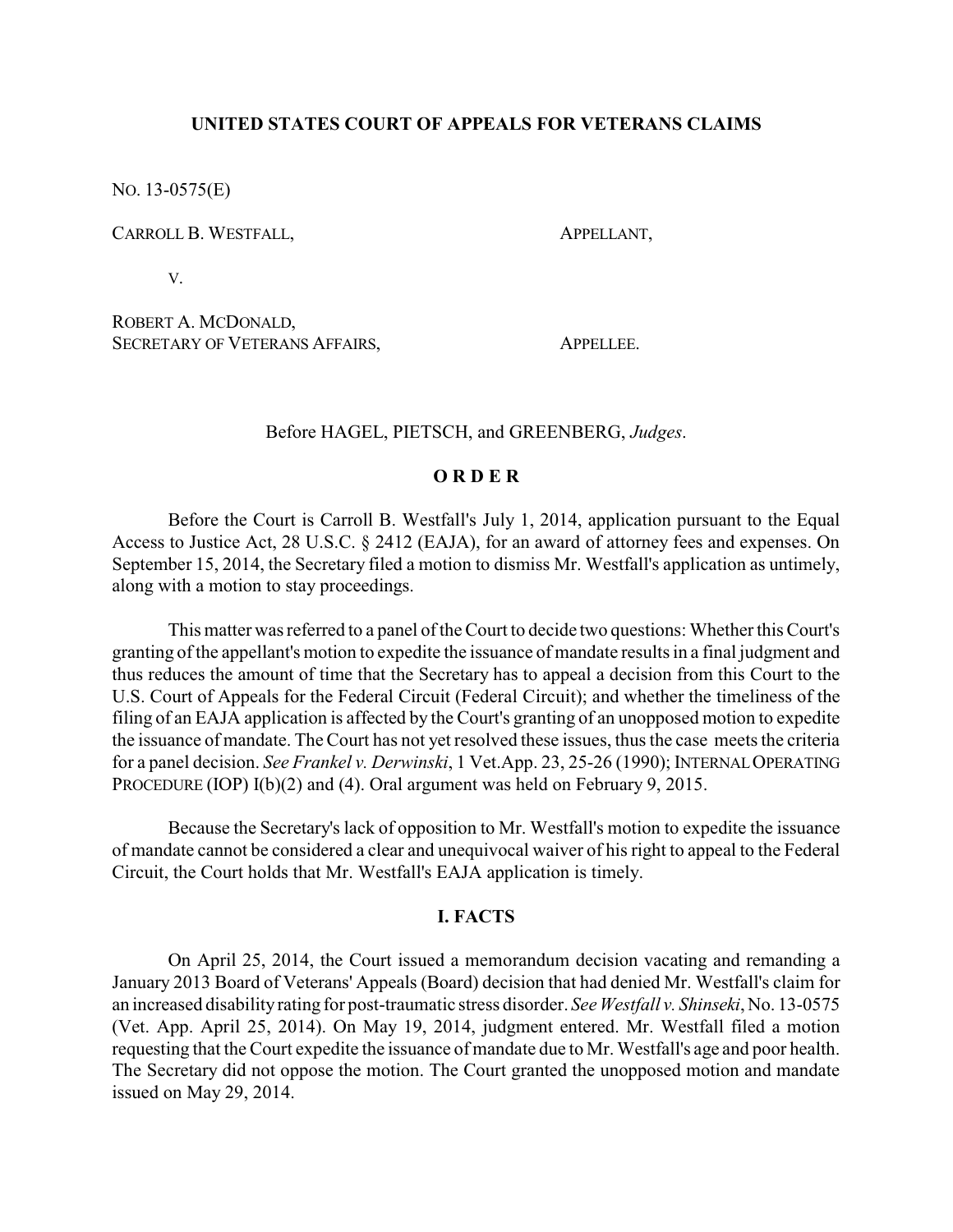On July 1, 2014, Mr. Westfall filed an EAJA application. The Secretary opposes that application, asserting that, because it was not filed within 30 days of the issuance of mandate, it is untimely.

#### **II. ANALYSIS**

### A. Judgment and Mandate

The Court has previously counseled that the precise use of legal terms promotes clear thinking and analysis regarding both an appeal to this Court and in the adjudication of claims before VA. *See Hillyard v. Shinseki*, 24 Vet.App. 343, 355 (2011) ("The Court finds it important to clarify the use of the terms that appear in this decision and decisions cited herein in the hope that these definitions will bring some uniformity to the use of these terms in future adjudications and Court decisions.").

As in *Hillyard,* before beginning an analysis of the issues in this case, the Court believes that it is important to clarify and define the relevant terms, specifically: "judgment," "final judgment," "mandate," and "entry of mandate." All of these terms are used in this case, either by the parties, the Court's Rule of Practice and Procedure (Rules), or the statutes impacting the legal issues currently before the Court.

The term "judgment" is often used to describe two distinct events, both having unique legal implications. The first use of the term "judgment" refers to the time at which the Court issues (or announces) its decision in a case. This is also sometimes referred to as "entry of judgment." The date of judgment (or entry of judgment) is important because it "begins the 60-day time period for appealing to the U.S. Court of Appeals for the Federal Circuit." U.S. VET. APP. R. 36(a); *see also* FED. R. APP. P.  $4(a)(1)(B)$  ("The notice of appeal may be filed by any party within 60 days after entry of the judgment or order [being] appealed.").

The second use of the term "judgment" refers to "final judgment," which is the date when the parties can no longer appeal the Court's decision. 28 U.S.C. § 2412(d)(2)(G) ("'[F]inal judgment' means a judgment that is final and not appealable, and includes an order of settlement."); 38 U.S.C. § 7291 (noting that a decision of this Court "shall become final upon the expiration of the time allowed for filing, under section 7292 of [title 38], a notice of appeal from such a decision"); *Black's Law Dictionary* (10th ed. 2014) (hereinafter *Black's*) ("A court's final determination of the rights and obligations of the parties in a case."); 58 Am. Jur. 2d New Trial § 339 ("'Final judgment' means the last date for taking an appeal, if no appeal is taken."). Final judgment generally occurs 60 days after the entry of judgment unless (1) a timely notice of appeal to the Federal Circuit is filed, (2) an order on consent was issued, or (3) if the Court directs otherwise. *See* U.S. VET. APP. R. 41(b). Final judgment is important because it ends the time period for parties to appeal a decision of the Court and begins the 30-day period for a party to submit an EAJA application. *See* 28 U.S.C.  $$2412(d)(1)(B).$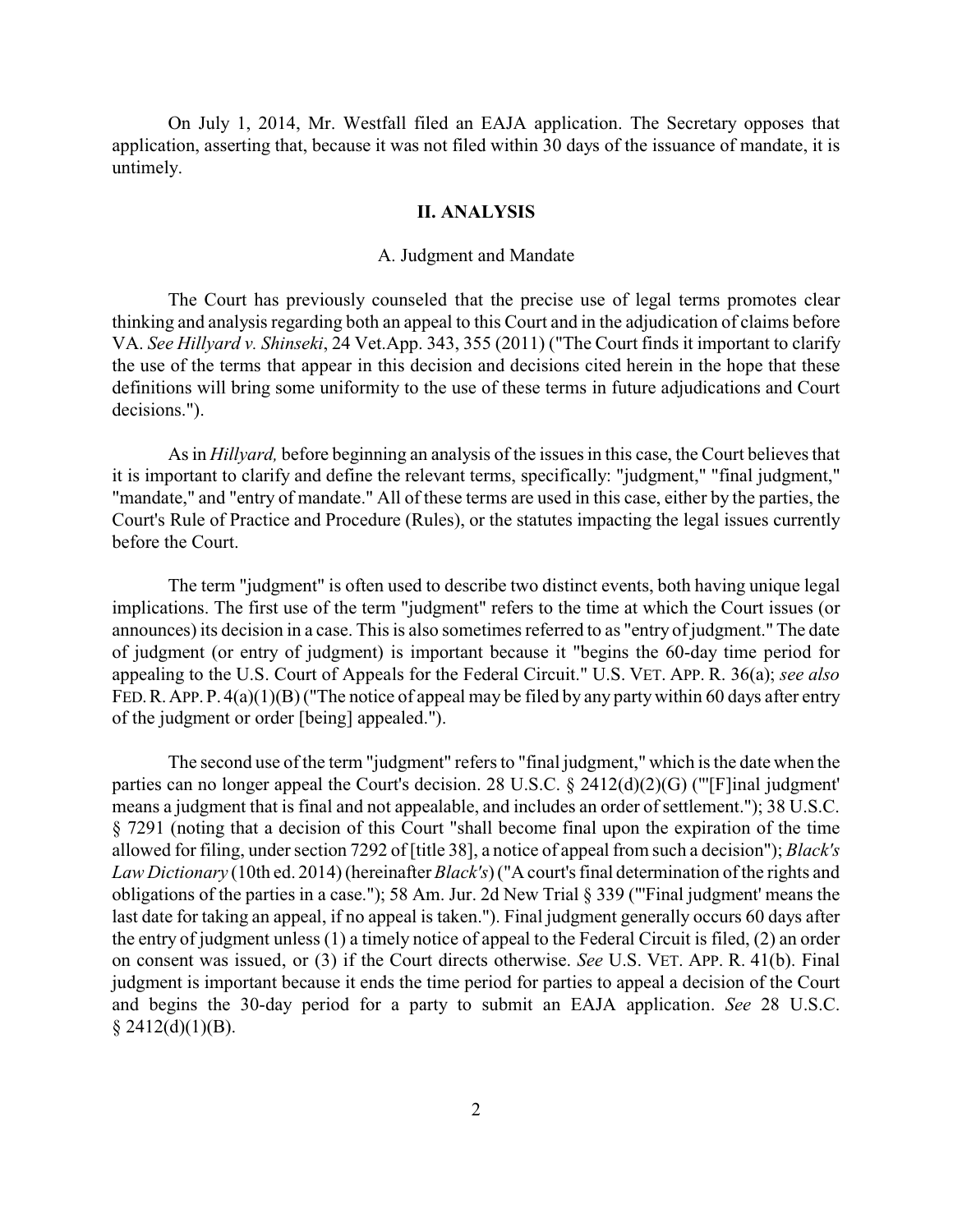Similar to the term "judgment," the term "mandate" is also frequently used to describe two distinct events: (1) date of mandate and (2) entry of mandate. The date of mandate (hereinafter, "mandate") is when the Court's judgment becomes final. *See* U.S. VET. APP.R. 41; *see also Black's* ("An order from an appellate court directing a lower court to take a specified action."); *Flagship Marine Servs., Inc. v. Belcher Towing Co.*, 23 F.3d 341, 342 (11th Cir. 1994) ("Until the mandate issues, an appellate judgment is not final; the decision reached in the opinion may be revised by the panel, or reconsidered by the en banc court, or *certiorari* may be granted by the Supreme Court."); *Jackson v. Shinseki*, 23 Vet.App. 27, 31 (2009) ("The mandate of the Court is 'evidence that a judgment has become final.'"). When mandate issues judgment becomes final and, as noted above, the parties are no longer entitled to appeal the Court's decision.

The second use of the term "mandate" refers to the "entry of mandate." Entry of mandate is the public notice that judgment has become final and it occurs when the Court's mandate order is entered onto the docket. Although entry of mandate normally occurs on the dates that mandate issues (i.e., final judgment), for administrative reasons, it may follow the actual date of the mandate by some time. In fact, the Court warns of this fact. *See* U.S VET. APP. R. 41, Practitioner's Note ("Because *entry of mandate* on the docket is a ministerial act and may not occur on the *date of mandate*, practitioners are cautioned to use diligence when calculating time periods so as to ensure timely filings.") (emphasis added).

To recap, judgment, or the entry of judgment, is when the Court issues a decision and the 60 day period to appeal to the Federal Circuit begins. Final judgment is the date when the appeal period ends. Final judgment is represented by the issuance of mandate. In other words, final judgment and mandate occur at the same time. They *generally* occur 60 days after the entry of judgment unless an exception arises. *See* U.S. VET. APP.R. 41(b). Once that occurs, the 30-day time period that a party has to submit an EAJA application begins. Finally, the entry of mandate on the docket is merely administrative–providing public notice that mandate has issued–thus, entryof mandate on the docket can occur on a different date than the date mandate issues. Entry of mandate on the docket has no effect on the time periods to appeal a decision or to file an EAJA application.

## B. Filing an EAJA Application

A party must submit an EAJA application "within thirty days of *final judgment* in the action." 28 U.S.C. § 2412(d)(1)(B) (emphasis added); *see also* U.S VET. APP. R. 39(a) ("An <sup>1</sup> application pursuant to 28 U.S.C. § 2412(d) for an award of attorney fees and/or other expenses in a case shall be submitted for filing with the Clerk not later than 30 days after the Court's judgment becomes final."). As noted above, "final judgment" is defined as "a judgment that is final and not appealable." 28 U.S.C. § 2412(d)(2).

<sup>&</sup>lt;sup>1</sup> This Court is authorized to award EAJA fees. 28 U.S.C. § 2412(d)(2)(F) (noting that "court" includes "the United States Court of Appeals for Veterans Claims").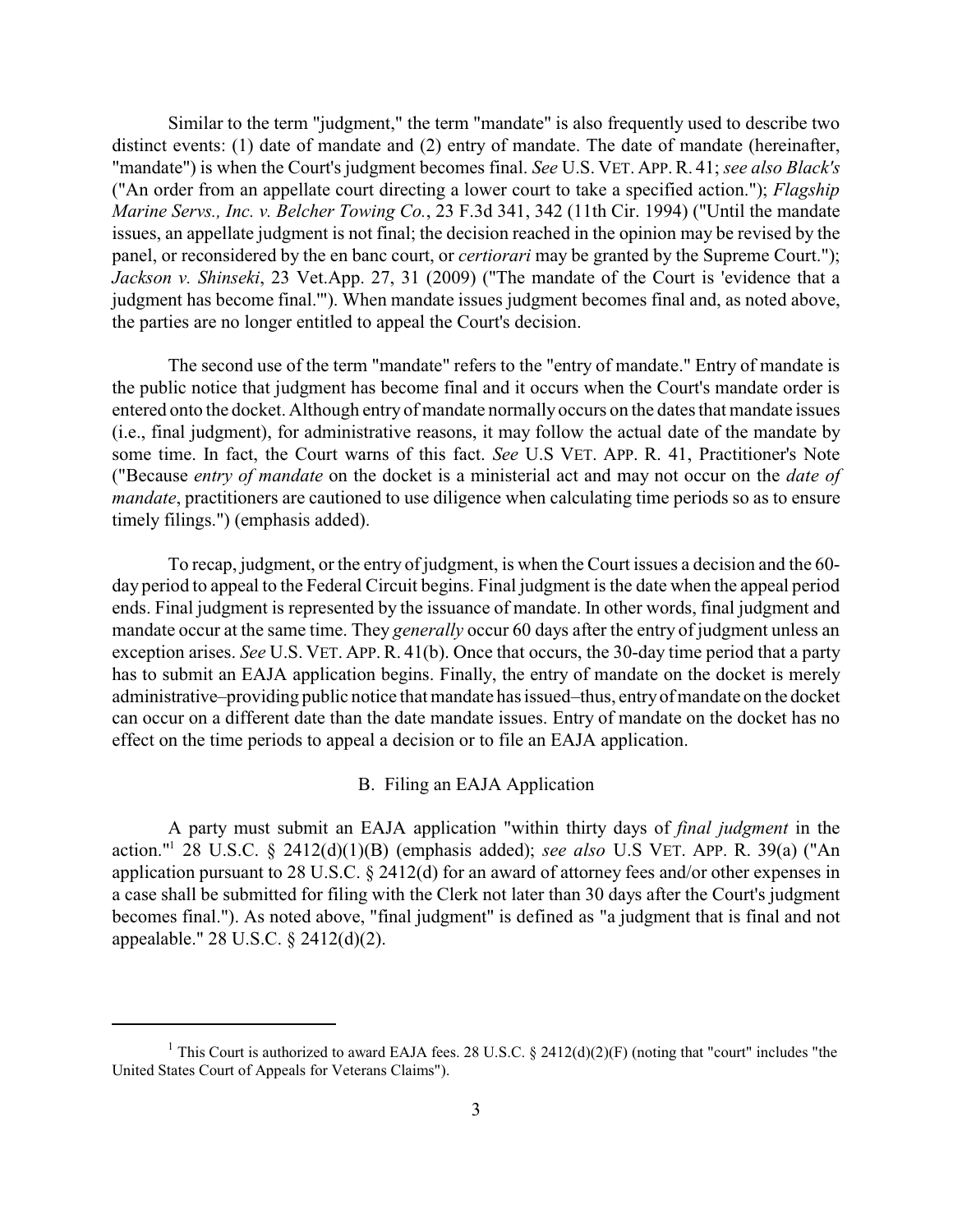Here, Mr. Westfall argues that the Court's case law demonstrates that judgment does not necessarily become final when mandate issues; rather, he asserts that judgment becomes final 60 days after judgment is entered, regardless of when mandate issues. For this proposition, he relies primarily on *Strouth v. Brown*, 8 Vet.App. 502, 504 (1996), as well as *Mariano v. Principi*, 18 Vet.App. 217 (2004), and *Luyster v. Principi*, 16 Vet.App. 96 (2002). The Secretary, on the other hand, asserts that the Court's judgment became final when–i.e., because–mandate issued.

As stated above in Section A., the Court's judgment becomes final when mandate issues. The Court notes, however, that the case law on this issue is confusing, particularly because of the use of the terms judgment and mandate.

In *Strouth*, the Court issued an order entering judgment and in the orderstated that judgment would become final 60 days after the date of the order and that an EAJA application would be due 30 days thereafter. Mr. Strouth submitted his application 93 days after judgment entered (three days late). The Court ultimately dismissed Mr. Strouth's application as untimely and stated:

An entry of judgment by this Court triggers the 60-day period to appeal the decision to the U.S. Court of Appeals for the Federal Circuit. *See* Rule 4, Federal Rules of Appellate Procedure. If no appeal is filed within the 60-day period, the judgment of the Court becomes final. *See* 38 U.S.C. § 7291(a). Unless there is an order on consent remanding a case under U.S. Vet.App.R. 41(b), the 30-day period to file an EAJA application with the Court begins to run when the judgment becomes final and not when the Court issues its mandate. *See* 28 U.S.C. § 2412(d)(1)(B). Finality is not delayed until the Court issues its mandate, but is instead measured as 60 days after the date stamped on the judgment. *See Shalala v. Schaefer,* 509 U.S. 292, \_\_\_\_, 113 S.Ct. 2625, 2632, 125 L.Ed.2d 239 (1993); *Stillwell v. Brown,* 6 Vet.App. 291, 300 (1994). The issuance of mandate is a ministerial function which is irrelevant to the timeliness of the EAJA application in this case. The 30-day filing deadline is strictly enforced and the appellant's failure to submit an EAJA application within this 30-day time constraint precludes the Court on the facts of this case from considering the merits of the fee application.

## *Strouth*, 8 Vet.App. at 504.

First, it appears that the Court in *Strouth* conflates the date of mandate and entry of mandate. The Court's reference to mandate being a "ministerial function" pertains to entry of mandate, *not* the date of mandate. *Id.*; *see also* U.S VET. APP. R. 41, Practitioner's Note ("Because *entry of mandate* on the docket is a ministerial act and may not occur on the *date of mandate*, practitioners are cautioned to use diligence when calculating time periods so as to ensure timely filings.") (emphasis added). Moreover, the Court was again referring to entry of mandate when it stated "[u]nless there is an order on consent remanding a case under U.S. Vet.App.R. 41(b), the 30-day period to file an EAJA application with the Court begins to run when the judgment becomes final and not when the Court issues its mandate." *Strouth*, 8 Vet.App. at 504. Therefore, it is misguided to rely on *Strouth*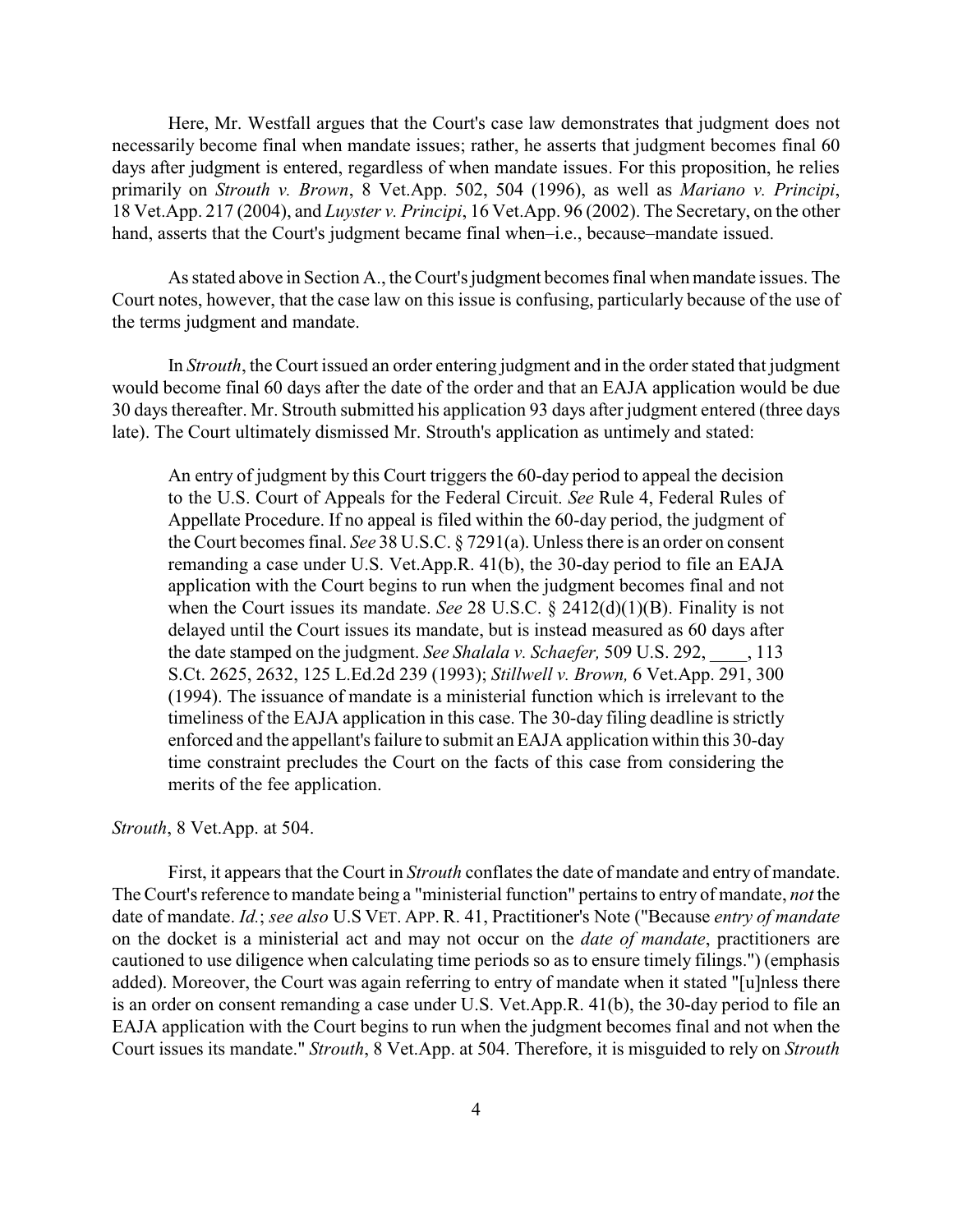for the proposition that mandate is "irrelevant" and has no impact on the timeliness of an EAJA application. Mandate is when judgment becomes final and begins the 30-day period to file an EAJA application with the Court.<sup>2</sup>

Second, and in the alternative, at the time of the *Strouth* decision, in January 1996, Rule 41 was different than its current composition. At that time, the rule stated:

**(a) Date of Issuance.** The mandate of this Court will issue 60 days after the date of entry of judgment pursuant to Rule 36 unless the time is shortened or extended by order. A certified copy of the judgment and a copy of the opinion of the Court, if any, will constitute the mandate. If a timely Notice of Appeal to the United States Court of Appeals for the Federal Circuit is filed with the Clerk, the mandate will issue in accordance with 38 U.S.C. § 7291(a).

**(b) Mandate in Consented Dismissal or Remand.** An order on consent dismissing or remanding a case will also constitute mandate.

## U.S. VET. APP. R. 41 (effective Aug. 1, 1994).

Two important distinctions between the 1996 version of Rule 41 and its current composition are: (1) the current rule states "[m]andate is when the Court's judgment becomes final," which was not clearly stated in the 1996 version; and (2) the current rule states "[m]andate *generally* is 60 days after judgment entered *unless* . . . the Court directs otherwise." U.S. VET. APP. R. 41(b) (emphasis added). This exception–when the Court directs otherwise, such as where parties have agreed to the issuance of mandate prior to 60 days after judgment entered–is analogous to the exception stated in *Strouth*, when there is an order on consent remanding a case. In both situations, the parties have consented to the earlier issuance of mandate and are no longer able to appeal.

With regard to *Mariano* and *Luyster*, both cases relied on *Strouth* for the proposition that the issuance of mandate is a ministerial function that is irrelevant to the timeliness of the filing of an EAJA application. *See Mariano*, 17 Vet.App. at 318; *Luyster*, 16 Vet.App. at 98. However, as explained above, *Strouth* was referring to the entry of mandate on the docket and not the issuance of mandate. The issuance of mandate results in judgment becoming final and is very relevant to the timeliness of filing an EAJA application. Additionally and alternatively, neither case involves an instance where a party requested or consented to an expedited issuance of mandate prior to the 60 day period.

The Court notes that both cases cited in the relevant portion of *Strouth* support the Court's holding today. *See* <sup>2</sup> *Shalala v. Schaefer,* 509 U.S. 292 (1993) (noting that a judgment is final when it is no longer appealable); *Stillwell v. Brown,* 6 Vet.App. 291, 300 (1994) (noting that the issuance of mandate is when the 30-day EAJA filing period begins).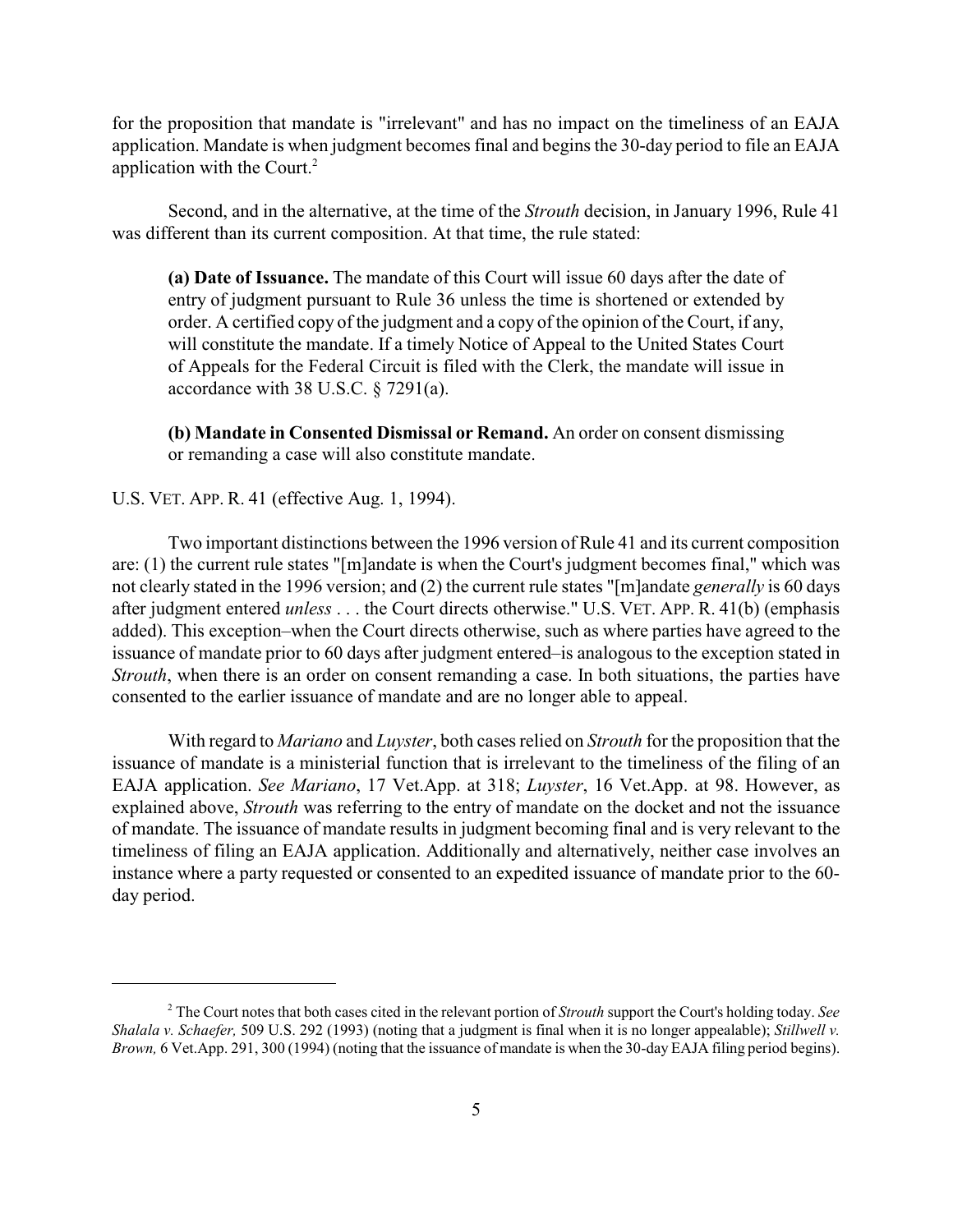Accordingly, the Court concludes that judgment does not automaticallybecome final 60 days after judgment is entered regardless of when mandate issues; rather, as stated in the Rules, mandate is when the Court's judgment becomes final. Mandate generally issues 60 days after the entry of judgment, unless (1) a timely notice of appeal to the Federal Circuit is filed, (2) an order on consent was issued, or (3) if the Court directs otherwise. U.S. VET. APP. R. 41(b). Here, the Court directed otherwise in its May 29, 2014, order when it granted Mr. Westfall's unopposed motion to expedite mandate. Therefore, the 30-day period to file an EAJA application would begin when mandate issued and judgment became final. However, upon reaching this conclusion, the Court must still determine whether the Secretary's time to appeal the decision had expired and whether the Court had the authority to issue mandate at the time it granted Mr. Westfall's unopposed motion.

#### C. Appeal to the Federal Circuit

A case may be appealed from this Court to the Federal Circuit if submitted "within the time and in the manner prescribed for appeal to United States courts of appeals from United States district courts." 38 U.S.C. § 7292(a). The "manner prescribed for appeal" in United States circuit courts requires the filing of a notice of appeal with the district court within 30 days after the entry of judgment on the matter from which the appeal is taken. FED. R. APP. P.  $3(a)(1)$ ;  $3(a)(2)$ ;  $4(a)(1)(A)$ . However, when the United States is a party, as here, the 30-day period is extended to 60 days. FED. R. APP. P. 4(a)(1)(B) ("The notice of appeal may be filed by any party within 60 days after entry of the judgment or order [being] appealed.").

The law is clear that there are certain situations where a party, or the Court, may reduce the time period allotted to appeal a decision to the Federal Circuit. *See Janssen v. Principi*, 15 Vet.App. 370, 373-74 (2001) ("[U]nless there is a specific preclusion to doing so, parties generally are permitted to waive the application of statutes intended for their benefit."); *see also Impresa Construzioni Geom. Domenico Garufi v. United States,* 531 F.3d 1367, 1372 (Fed. Cir. 2008) ("We adopt a uniform rule for EAJA petitions in the Court of Federal Claims, whereby appeal rights from voluntary dismissals are presumed unless expressly disclaimed or specifically prohibited."); *Kiddey v. Shinseki*, 22 Vet.App. 367, 371-72 (2009) (extending the holding in *Impresa* to this Court and further stating "the parties to any litigation before the Federal Circuit are not precluded from including in any motion for a voluntary dismissal a specific provision expressly prohibiting appeal rights from the voluntary dismissal").

However, the question remains, as in the situation currently before the Court, whether the Secretary's lack of opposition to the appellant's motion to expedite the issuance of mandate acts as a waiver of his right to appeal to the Federal Circuit.

If failure to contest the motion amounts to a waiver, then the Secretary's appeal rights are extinguished and the Court's judgment becomes final on the date specified in the Court's order granting the motion to expedite the issuance of mandate. Further, the date specified in the Court's order would begin the 30-day time period for counsel to submit an EAJA application.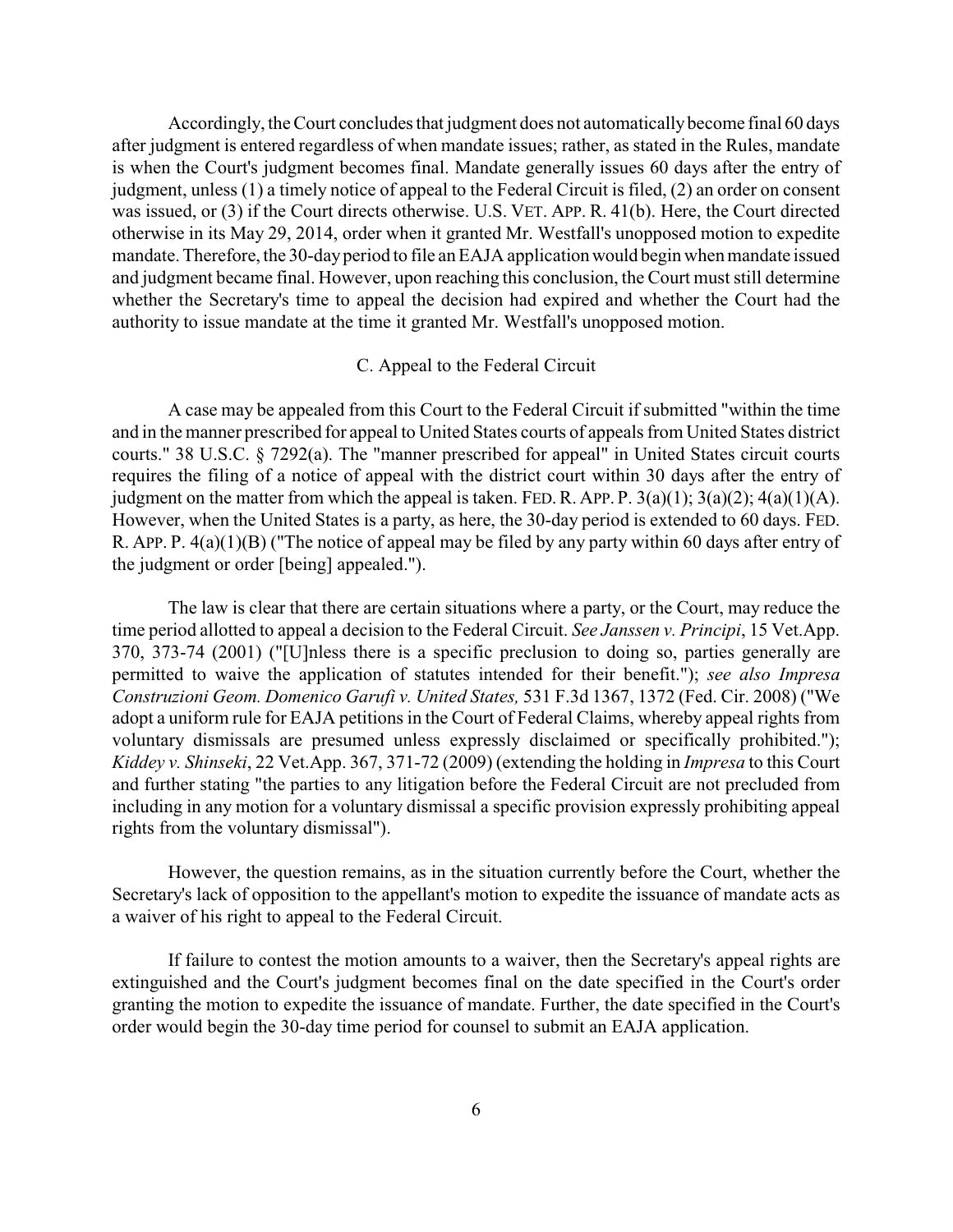On the other hand, if the Secretary's failure to contest the motion to expedite the issuance of mandate does *not* amount to a waiver of his right to appeal to the Federal Circuit, then the judgment does not become final and the time to submit an EAJA application had not yet begun to run.

#### *i. Parties' Arguments*

The Secretary argues that by not opposing Mr. Westfall's motion to expedite the issuance of mandate, the Secretary waived any right he had to appeal and, therefore, because mandate issued on May 29, 2014, judgment became final on that date. Accordingly, Mr. Westfall had 30 days from the issuance of mandate to submit his EAJA application–until June 27, 2014–and his July 1, 2014, EAJA application is thus untimely and barred by statute.

In support of his position, the Secretary correctly notes the flawed logic of Mr. Westfall's position. The Secretary rightly asserted that, if judgment did not become final on the date sought by Mr. Westfall, then Mr. Westfall's claim could not, as a matter of law, be acted on by the Board because jurisdiction remained exclusively with the Court. *See Serra v. Nicholson*, 19 Vet.App. 268, 274 (2005) ("[A] case remains pending [at the Court] until final judgment, not merely until judgment."). In other words, because the Secretary did not *expressly* waive his right to appeal, jurisdiction would remain exclusively with this Court. Thus, the Board could not act on Mr. Westfall's claim and he would obtain no advantage from an expedited issuance of mandate, as it would not hasten the execution of the favorable decision issued by the Court when it remanded Mr. Westfall's case to the agency.

Further, if the Board acted on the remand before the case at the Court was final, then any action that the Board took would have questionable validity. *See Cerullo v. Derwinski*, 1 Vet.App. 195, 197 (1991) (noting that, except in circumstances not present here, once the Court has jurisdiction over a claim, the Board is without jurisdiction to take action on the same issues). Therefore, the Secretary asserts that the result Mr. Westfall is currently seeking defies logic, because it would render his own motion to expedite the issuance of mandate entirelymeaningless, as it could not achieve the result that he sought.

Moreover, the Secretary notes that, in the motion itself, Mr. Westfall appears to allege that the Court has the ability to reduce the amount of time both parties could appeal to the Federal Circuit and that granting the motion would result in such an effect–a matter at least potentially within the sole jurisdiction of the Federal Circuit to determine. *See* Motion to Expedite Mandate at 1 ("Appellant asks the Court to enter the mandate seven (7) days after the date of this motion. This will provide [the Secretary] with an ample window of time to file an appeal to the Federal Circuit.").

Mr. Westfall argues that judgment did not become final when mandate issued because, at that time, the Secretary was still entitled to appeal the Court's underlying decision to the Federal Circuit. In support of his argument, he points to *Janssen*, 15 Vet.App. at 376, for the proposition that a waiver must be clear and unambiguous and that the Secretary's mere lack of opposition to his motion to expedite mandate cannot be considered a waiver of his right to appeal within the 60-day period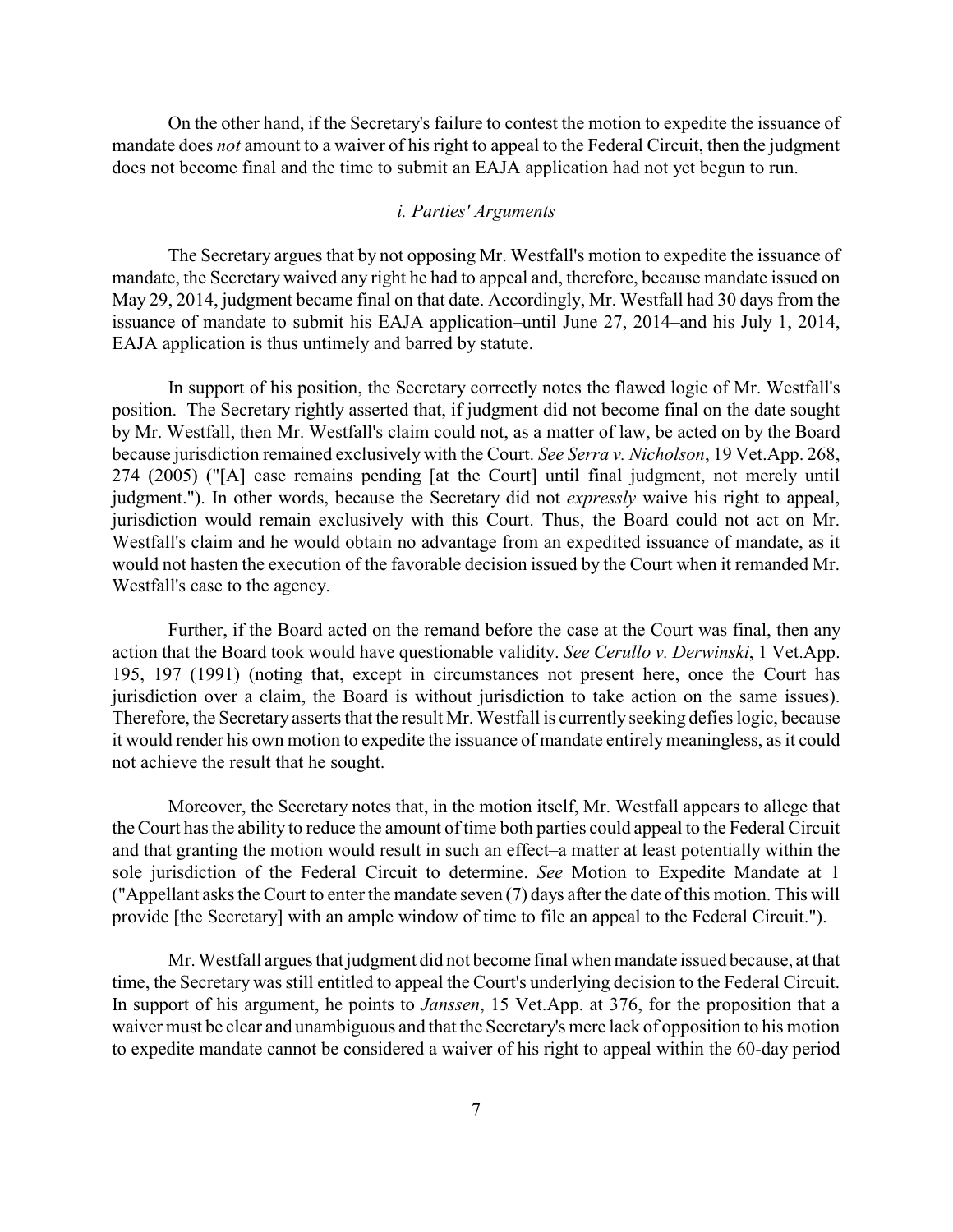allowed under the Federal Rules of Appellate Procedure. *See* FED.R.APP.P. 4(a)(1)(B)("The notice of appeal may be filed by any party within 60 days after entry of the judgment or order [being] appealed.") Given that judgment does not become final until the expiration of the time to appeal, Mr. Westfall contends that, therefore, judgment did not become final until July 18, 2014, and his EAJA application was not due until August 17, 2014, 30 days after the date the Secretary's appeal period ended. Accordingly, he contends that his July 1, 2014, EAJA application is timely.

# *ii. Case Law*

The Federal Circuit dealt with a similar issue in *Impresa*, which involved an appeal of a decision of the U.S. Court of Federal Claims (Claims Court). Impresa prevailed on one issue at the Claims Court but lost on another and appealed the decision to the Federal Circuit. Subsequently, Impresa moved to withdraw its appeal (i.e., a motion for a voluntary dismissal) and for the Federal Circuit to issue final judgment. That motion was not opposed by the United States. The Federal Circuit granted Impresa's motion, issued final judgment, and issued mandate on the same day. Once final judgment from the Federal Circuit issued, Impresa returned to the Claims Court and filed an application for EAJA fees based on its partial success at that court. As in this case, a dispute ensued over a determination as to the timeliness of the EAJA application.

The Claims Court ruled that the date the filing period began to run was the date that the Federal Circuit declared judgment final and issued mandate. Because Impresa had filed its application for EAJA fees more than 30 days after that date, the Claims Court ruled that Impresa's application was untimely and, therefore, the application was denied. The Secretary argues for this result in this case.

Impresa countered, as does Mr. Westfall, that its EAJA application was timely because the Federal Circuit's decision could not have been deemed final as it was still appealable. Impressa argued that, because the EAJA statute defines "final judgment" as one that is "final and not appealable," and because the United States had a period of 90 days to appeal to the Supreme Court by filing a petition for certiorari, Impresa should have had until 30 days after that 90-day appeal period ended to file its application for EAJA fees. *See* 28 U.S.C. § 2412.

The Federal Circuit noted that the Supreme Court had dealt with the question of finality in the EAJA context by finding that the EAJA filing period begins to elapse only after the time to appeal for all parties has expired. *Impresa*, 531 F.3d at 1369. However, the Supreme Court had not addressed the circumstance of a final judgment entered on voluntary dismissal. The Federal Circuit identified various approaches taken byother circuit courts that had decided this issue and determined that it would adopt a rule that would "'give both courts and litigants clear guidance on what is expected and avoid the unnecessary confusion which accompanied this issue in the past.'" *Id.* at 1371 (citing H.R. Rep. No. 99-120 at 7 (1985), *reprinted in* 1985 U.S.C.C.A.N. at 135). The Federal Circuit also acknowledged that the 30-day EAJA filing period should not operate as "a trap for the unwary." *Id.* (citing *Myers v. Sullivan*, 916 F.2d 659, 669 (11th Cir. 1990)).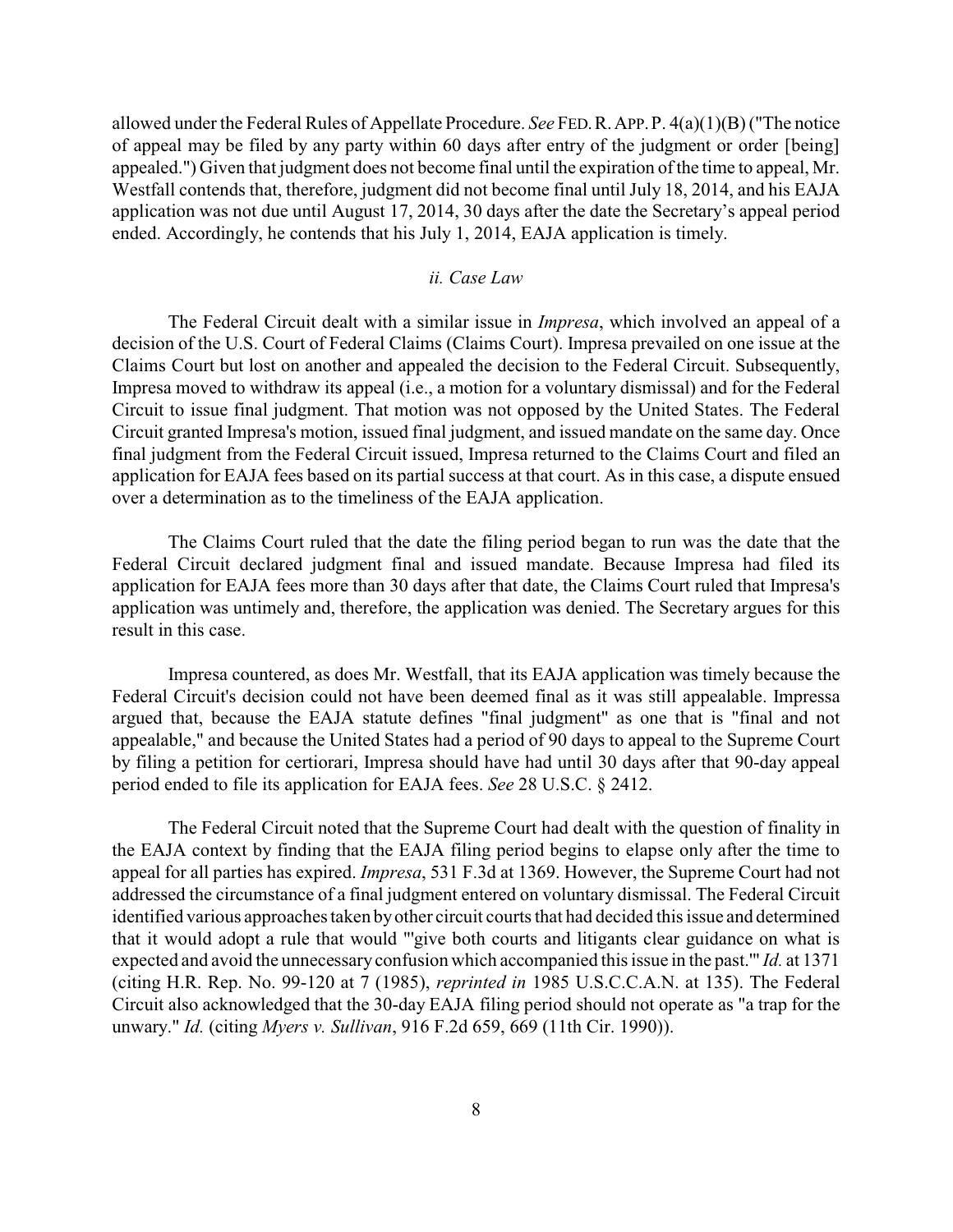After its analysis, the Federal Circuit held: "We adopt a uniform rule for EAJA petitions in the Court of Federal Claims, whereby appeal rights from voluntary dismissals are presumed unless expressly disclaimed or specifically prohibited." *Id.* at 1372. Applying this rule, Impresa's EAJA application could be filed within 30 days of the expiration of the time that the United States had to file its certiorari petition and, thus, was deemed timely.

In February 2009, *Kiddey v. Shinseki*, 22 Vet.App. 367, 371-72 (2009), extended the holding in *Impresa* to apply to this Court. The decision stated:

Although the Federal Circuit's discussion [in *Impresa*] was focused on EAJA applications filed in the Court of Federal Claims, we see no reason why the Federal Circuit's interpretation of the definition of a judgment that is "final and not appealable" for EAJA purposes,  $28 \text{ U.S.C.}$   $\S$   $2412(d)(2)(G)$ , should not also extend to this Court, which decides EAJA applications pursuant to the same statutory provisions. We therefore adopt the "clear rule" and uniform approach for EAJA applications in this Court that where a notice of appeal to the Federal Circuit is filed and the Federal Circuit issues a dismissal order, appeal rights from those voluntary dismissals "are presumed unless disclaimed or specifically prohibited." *Impresa*, 531 F.3d at 1372; [. . . ]. With the adoption of that ruling to EAJA applications in this Court, the parties to any litigation before the Federal Circuit are not precluded from including in any motion for a voluntary dismissal a specific provision expressly prohibiting appeal rights from the voluntary dismissal.

*Kiddey*, 22 Vet.App. at 371-72 (citations omitted).

## *iii. Application*

Before applying the holdings in *Impresa* and *Kiddey* to the facts of this case, there are two aspects that must be considered. First is the sentence in *Impresa* that might provide the Court with the authority to terminate a party's right to appeal:

The variety of possible situations [if the filing date depended on the facts of each case] leads us to conclude that the better procedure is to avoid preliminary litigation of time periods for EAJA filings when there has been a voluntary dismissal, *at least where the order of dismissal does not specifically prohibit appeal*.

531 F.3d at 1371 (emphasis added). The Court's order grantingMr. Westfall's motion provided, "The time for reconsideration, review, or appeal of the Court's decision has expired. That decision is final and is not subject to further review." May 29, 2014, Mandate Order. However, neither *Impresa* nor *Kiddey* addresses a situation involving an order from *this Court* that specifically prohibits an appeal. Both cases appear, on their face, to involve and address orders from the Federal Circuit that specifically prohibit an appeal to *that court*. It is one thing for the Federal Circuit to issue an order prohibiting an appeal to its own court, but it something entirely different for this Court to decide an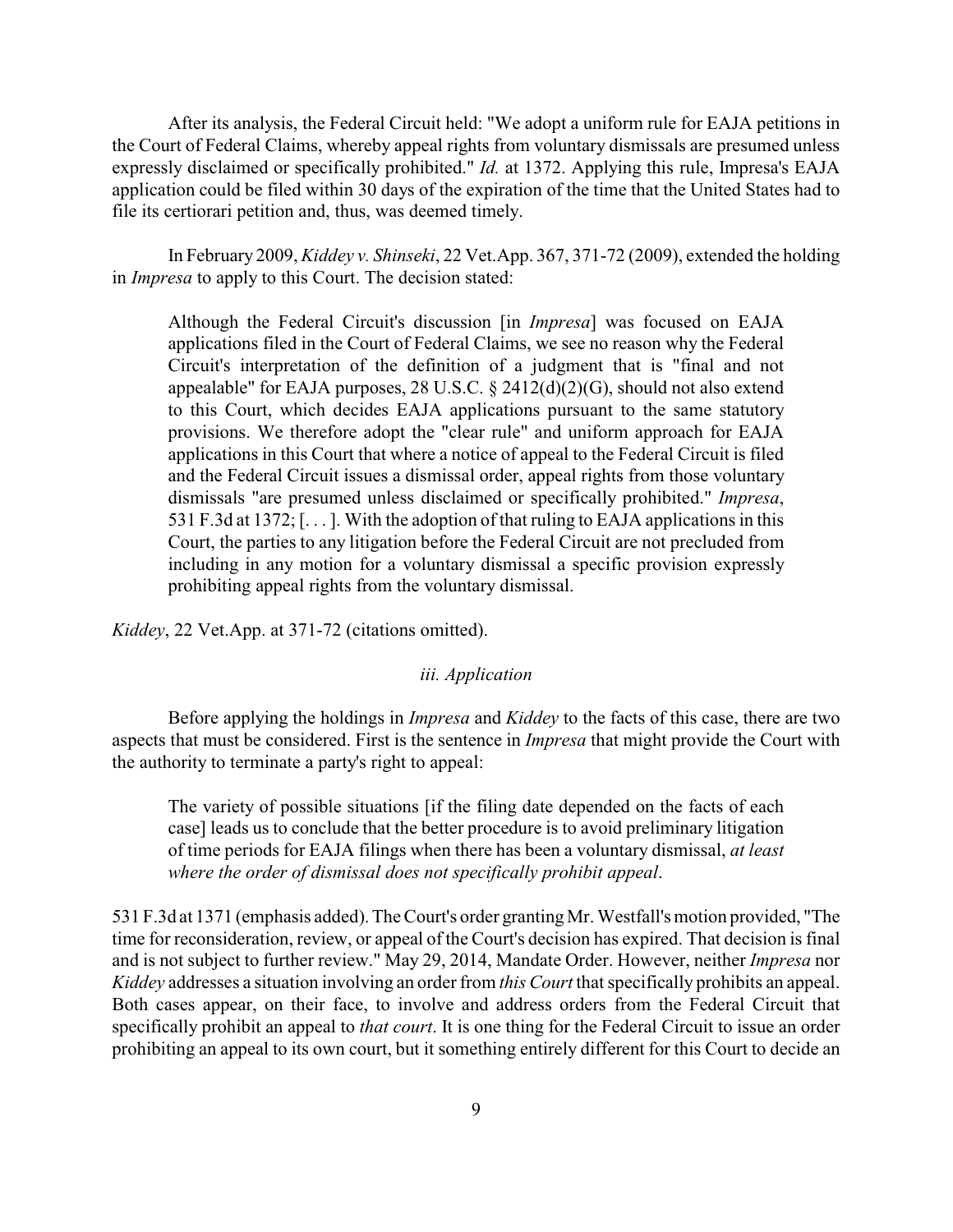issue involving the Federal Circuit's jurisdiction by reducing the amount of time that a party has to appeal to the Federal Circuit, without the party's express consent.

Second, the subject-matter jurisdiction of this Court is different from that of the Claims Court. The Claims Court has jurisdiction to decide non-tort cases involving claims for damages against the United States. *See* 28 U.S.C. § 1491. Our Court, however, has the responsibility to decide appeals from final decisions of the Board of Veterans' Appeals that are adverse to the veteran or survivor. As we have stated several times ourselves, and have often been reminded by courts that review our decisions, our cases deal with the rights of a special group whose claims are to be looked at with some degree of solicitude. *See Henderson ex rel. Henderson v. Shinseki*, 562 U.S. 428 (2011) ("The solicitude of Congress for veterans is of long standing. And that solicitude is plainly reflected in the [Veterans'Judicial Review Act], as well as in subsequent laws that place a thumb on the scale in the veteran's favor in the course of administrative and judicial review of VA decisions." (internal citations and quotation marks omitted)); *see also Checo v. Shinseki*, 748 F.3d 1373, 1383 (Fed. Cir. 2014) ("'[I]t was for the purpose of ensuring that veterans were treated fairly by the government and to see that all veterans entitled to benefits received them that Congress provided for judicial review.'") (quoting *Barrett v. Nicholson*, 466 F.3d 1038, 1044 (Fed. Cir. 2006)); *AZ v. Shinseki*, 731 F.3d 1303, 1322 (Fed. Cir. 2013) (noting that "the veteran's benefits system is based on 'solicitude for the claimant'") (citation omitted); *Hodge v. West*, 155 F.3d 1356, 1362 (Fed. Cir. 1998) ("This court and the Supreme Court both have long recognized that the character of the veterans' benefits statutes is strongly and uniquely pro-claimant.").

One of the challenges of this Court, from its inception, has been to encourage qualified professionals to represent veterans in their appeals to the Court. Encouragement has taken the form of establishing an independent pro bono program managed by the Legal Services Corporation (*see* P.L. 102-229, December 12, 1991, 105 Stat 1701) and the provision in 28 U.S.C. § 2412(d)(2)(F), making it clearly possible for lawyers to win fees under the Equal Access to Justice Act by awarding prevailing party status when a veteran obtains a remand of an appeal to VA, regardless of whether remanding the case actually results in benefits to the appellant. *See* S. REP. 102-342, at 39 (1992) (noting that one of the primarypurposes for enacting the EAJA was to "eliminate financial deterrents to individuals attempting to defend themselves against unjustified government action," and [v]eterans are exactly the type of individuals the statute was intended to help"); *Cullens v. Principi*, 18 Vet.App. 11 (2001) (per curiam) (table) (finding that the practice of awarding EAJA fees to pro bono counsel "encourages pro bono representation and has undoubtedly increased the availability of qualified representation to veterans free of charge"); *see also Shalala v. Schaefer*, 509 U.S. 292 (1993) (noting that the "prevailing party" requirement of the EAJA is satisfied when a remand is obtained since it represents "'succe[ss] on any significant issue in litigation which achieve[d] some of the benefit . . . sought in bringing the suit'").

*Impresa* and *Kiddey* provide two scenarios for reducing the amount of time parties have to appeal a decision to the Federal Circuit: (1) the right must be expressly disclaimed by the parties, or (2) specifically prohibited by court order.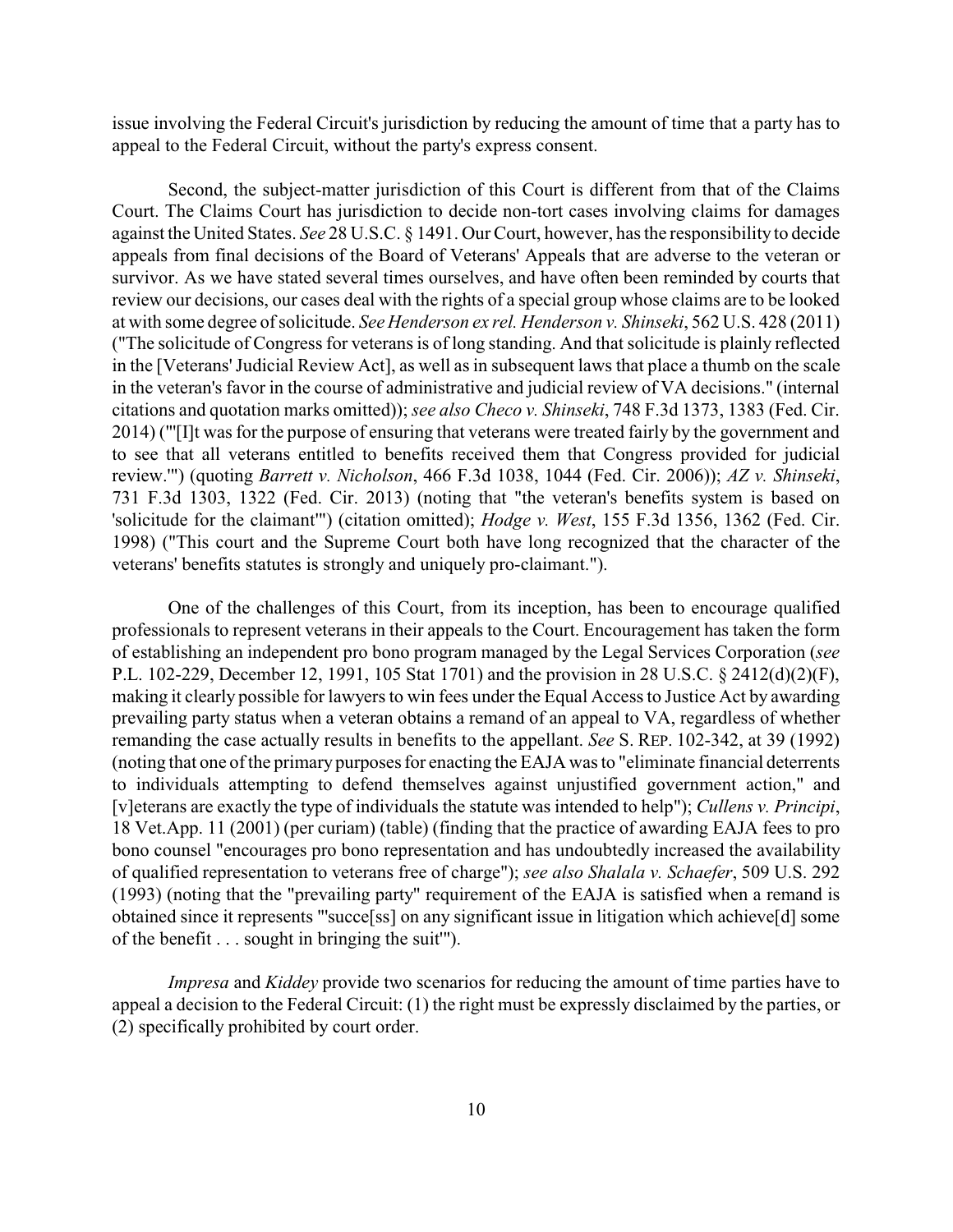With regard to the first option, the Court concludes that the Secretary's mere lack of opposition to Mr. Westfall's motion to expedite the issuance of mandate cannot constitute a clear and unequivocal waiver sufficient to reduce his time period to appeal. *See Janssen*, 15 Vet.App. at 376. Therefore, although it is clear that parties *can* waive their right to appeal and judgment *can* become final earlier than 60 days after judgment enters, in this case, the Secretary did not expressly disclaim his right to appeal by merely not opposing Mr. Westfall's motion.

With regard to the second option, the Court concludes that it does not have jurisdiction to specifically prohibit parties from appealing to the Federal Circuit within the 60 days that they are statutorily entitled to do so, without the parties' express waiver of that right. The ability to limit a party's right to appeal to the Federal Circuit rests in the exclusive jurisdiction of the Federal Circuit. As a result, the Court's May 29, 2014, order granting the expedited issuance of mandate and stating "[t]he time for . . . appeal of the Court's decision has expired[, the decision] . . . is final and is not subject to further review," was erroneous because the Secretary had not expressly waived his right to appeal the decision to the Federal Circuit and his 60-day period to do so had not yet expired. May 29, 2014, Mandate Order. Given this, the Court did not have the jurisdiction to order that the time to appeal to the Federal Circuit had expired, declare that judgment was final, and issue mandate. Accordingly, the time for Mr. Westfall to file his EAJA application was not until 30 days after the Secretary's appeal period ended, or August 17, 2014, and the Court deems that Mr. Westfall's July 1, 2014, EAJA application is timely. 3

# *iv. Effect of Decision*

In summation, this case presented the Court with two paths, each possessing its own merits. If the Court found that mandate issued and judgment became final as a result of the Court order granting the issuance of expedited mandate, then Mr. Westfall's appeal could have returned to the Board's jurisdiction immediately, resulting in a quicker adjudication of his case and, thus, an opportunity for a more immediate decision and potentially awarding of benefits. Logically, this would appear to have been the intended purpose of Mr. Westfall's motion and the most likely outcome of the Court's mandate order. However, this situation created uncertainty as to whether the Secretary was still entitled to appeal to the Federal Circuit, whether and when the Board obtained jurisdiction to decide the remanded issue, and also the timing for when Mr. Westfall's EAJA application was due.

But, if the Court were to follow the other path, that is, if the Court held that the Secretary's lack of express waiver of his right to appeal the decision resulted in judgment not becoming final until the appeal period ended, although this would frustrate the intent of Mr. Westfall's motion, it would result in more certainty. Based on the adoption of this rule, both parties in an appeal are aware

 $3$  The Court notes that because judgment did not become final until July 18, 2014, Mr. Westfall's July 1, 2014, EAJA application was actually premature. *See* U.S VET.APP. R. 39(a) (noting that an EAJA application "shall be submitted for filing with the Clerk not later than 30 days after the Court's judgment becomes final"). However, when an application is prematurely filed, the Court will treat it as though it has been filed "on the first day of the 30-day EAJAappliction period." *Molden v. Peake*, 22 Vet.App. 177, 181 (2008).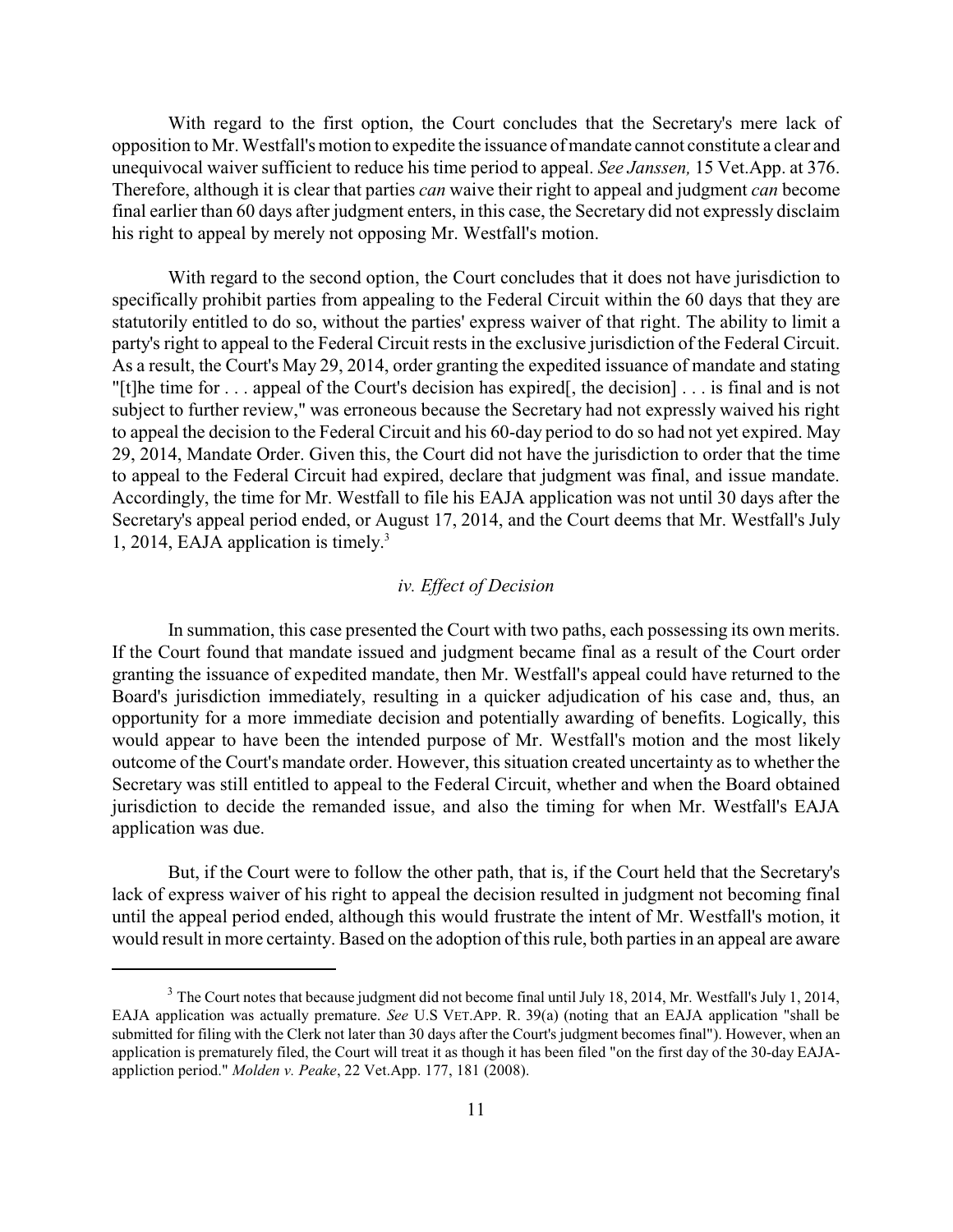that judgment does not become final until the parties'statutory time to appeal the case to the Federal Circuit has expired or both parties have clearly and unequivocallywaived that right. Considering the purpose of the Court, the identity of those within its jurisdiction, and the concomitant need to encourage qualified practitioners to represent veterans, a rule providing certainty serves us best. Similar to the Federal Circuit's reasoning in *Impresa*, which the Court adopted in *Kiddey*, this rule will "give both courts and litigants clear guidance on what is expected and avoid [any] unnecessary confusion." *Impresa*, 531 F.3d at 1371 (internal citations omitted).

As a result of this holding, *any* action in the case cannot be taken by VA until a waiver is filed by the Secretary prompting an expedited final judgment or the expiration of the time the Secretary has to appeal. The Court understands that this holding adds yet another legal technicality to the already very technical law in this area and places in the hands of the Secretary the exclusive power to delay the finality of judgment in a case. This delay could come from any number of sources, such as: the time required to deliberate the necessity of appeal, failure of an appellant to pursue an express waiver of the Secretary's right to appeal waiver, or negligence in failing to file the express waiver with the Court. However, despite repeated questions of Mr. Westfall's counsel at oral argument on this point–i.e., the potential impact of this ruling on veterans or their survivors in future cases–counsel continued to argue that the Secretary's lack of opposition to the motion to expedite mandate cannot constitute a waiver of his appellate rights and that a clear waiver was needed.

Thus, the Court finds that the granting of a motion to expedite the issuance of mandate does not, on its own, operate to shorten the time to appeal to the Federal Circuit. Therefore, as explained above, motions to expedite the issuance of mandate cannot operate in a manner so as to shorten the right to appeal unless the parties have articulated in the motion, a clear and unequivocal waiver of their right to appeal. By this holding, both parties are provided with the certainty necessary to determine the date of final judgment and, consequently, the time period to appeal the decision and to file an EAJA application. Because no such waiver exists here for the reasons described above, Mr. Westfall's application for fees and expenses under the EAJA is timely. Accordingly, the Court orders the Secretary to file a response to Mr. Westfall's EAJA application not later than 30 days after the date of this order.

## **III. CONCLUSION**

In light of the foregoing, the Court will dismiss the Secretary's motion to stay proceedings as moot, deny the Secretary's motion to dismiss Mr. Westfall's EAJA application as untimely, and accept Mr. Westfall's EAJA application as timely. Further, the Court will order the Secretary to file a response to Mr. Westfall's EAJA application not later than 30 days after the date of this order.

Upon consideration of the foregoing, it is

ORDERED that the Secretary's motion to stay proceedings is dismissed as moot. It is further